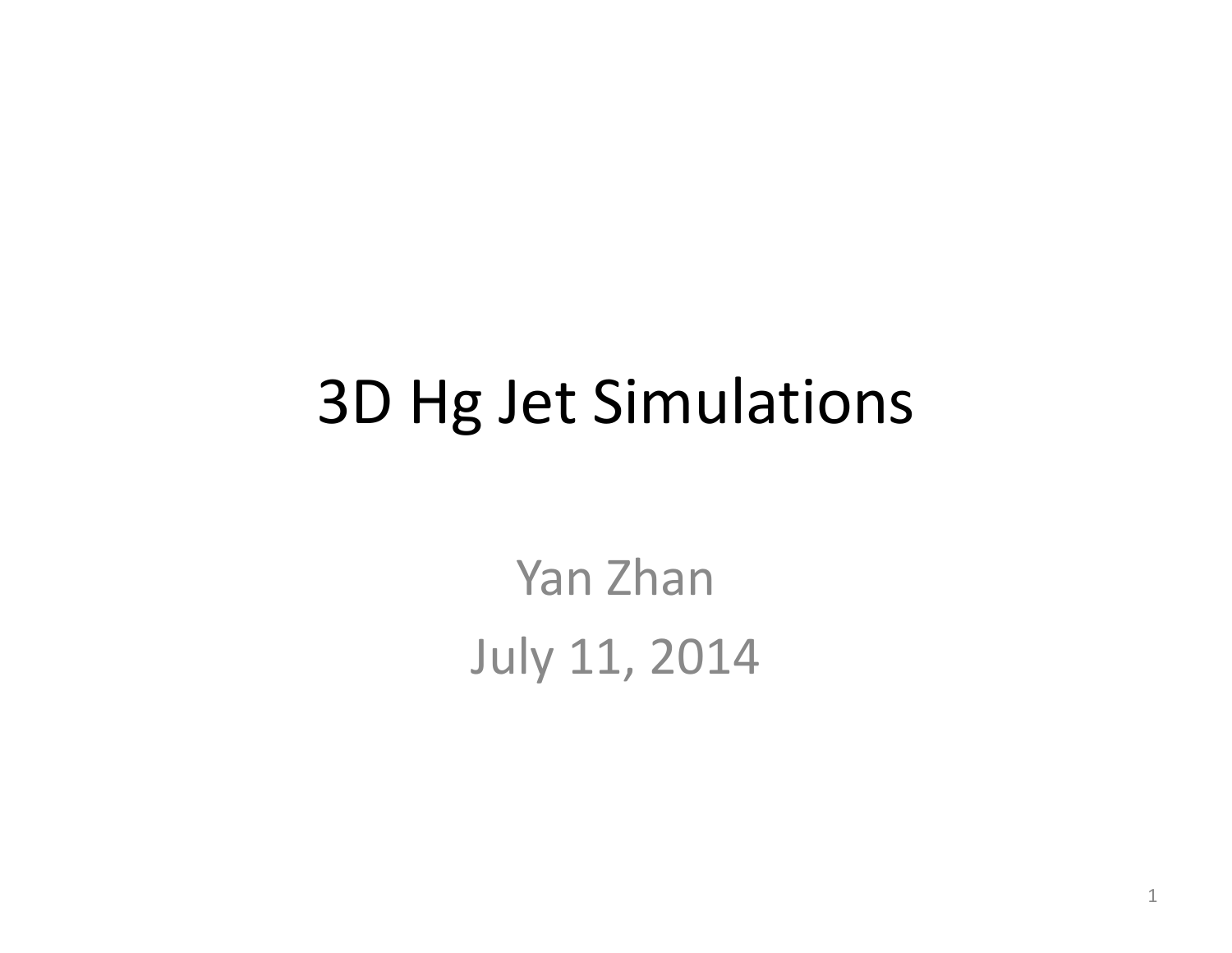# Outline

● 3D Hg Jet Simulations (~100 ms each = 4 flow-thru times)

| Case #   Inlet Conditions                              |
|--------------------------------------------------------|
| Outlet conditions of 0° bend pipe without a weld       |
| Outlet conditions of 90°/90° bend pipe without a weld  |
| Outlet conditions of 90°/90° bend pipe with a 30° weld |

Cases 1 and 2 were half models, symmetric about the <sup>x</sup>‐axis.

• Ellipse Fitting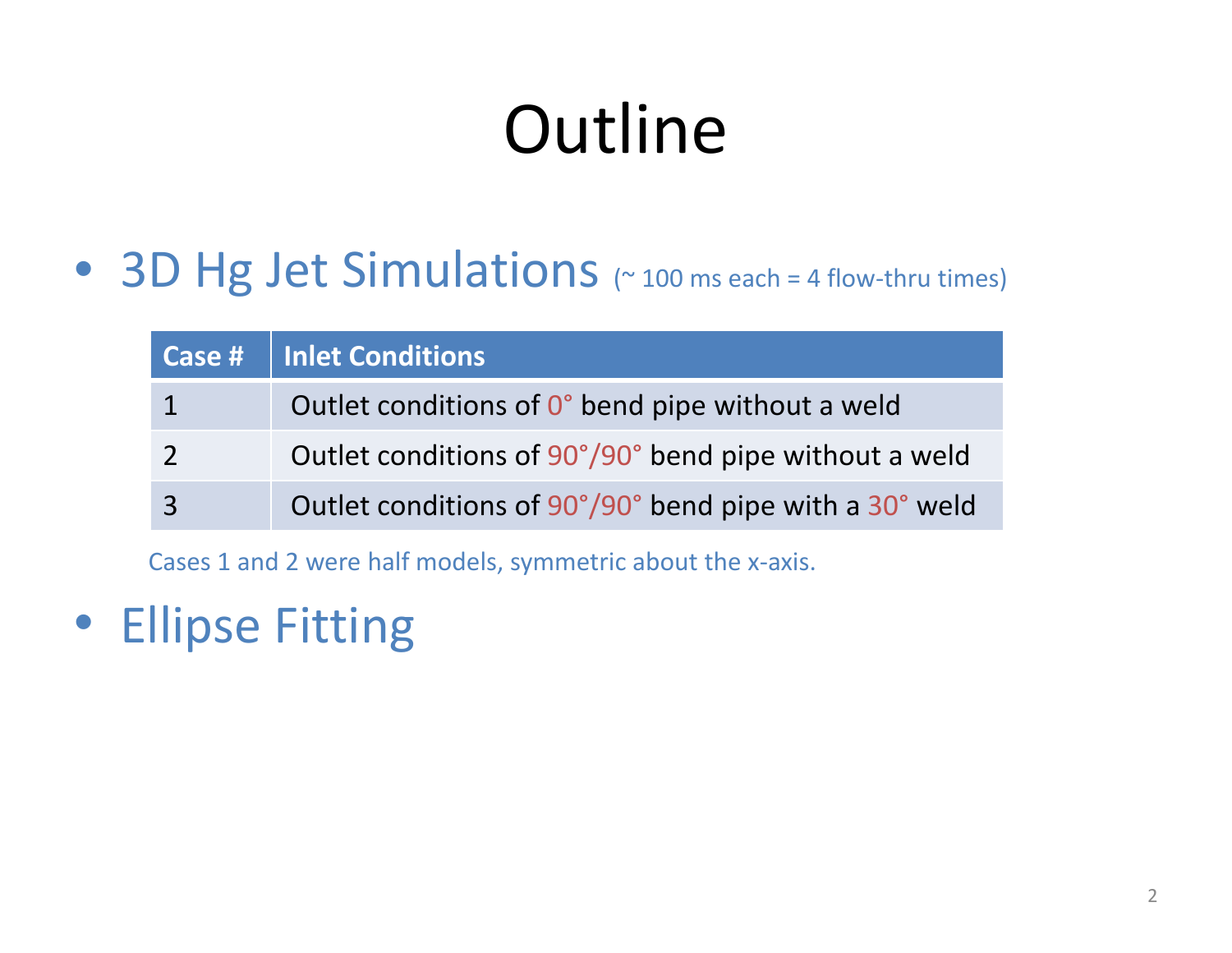## 3D Hg Jet Simulations\_Case 1

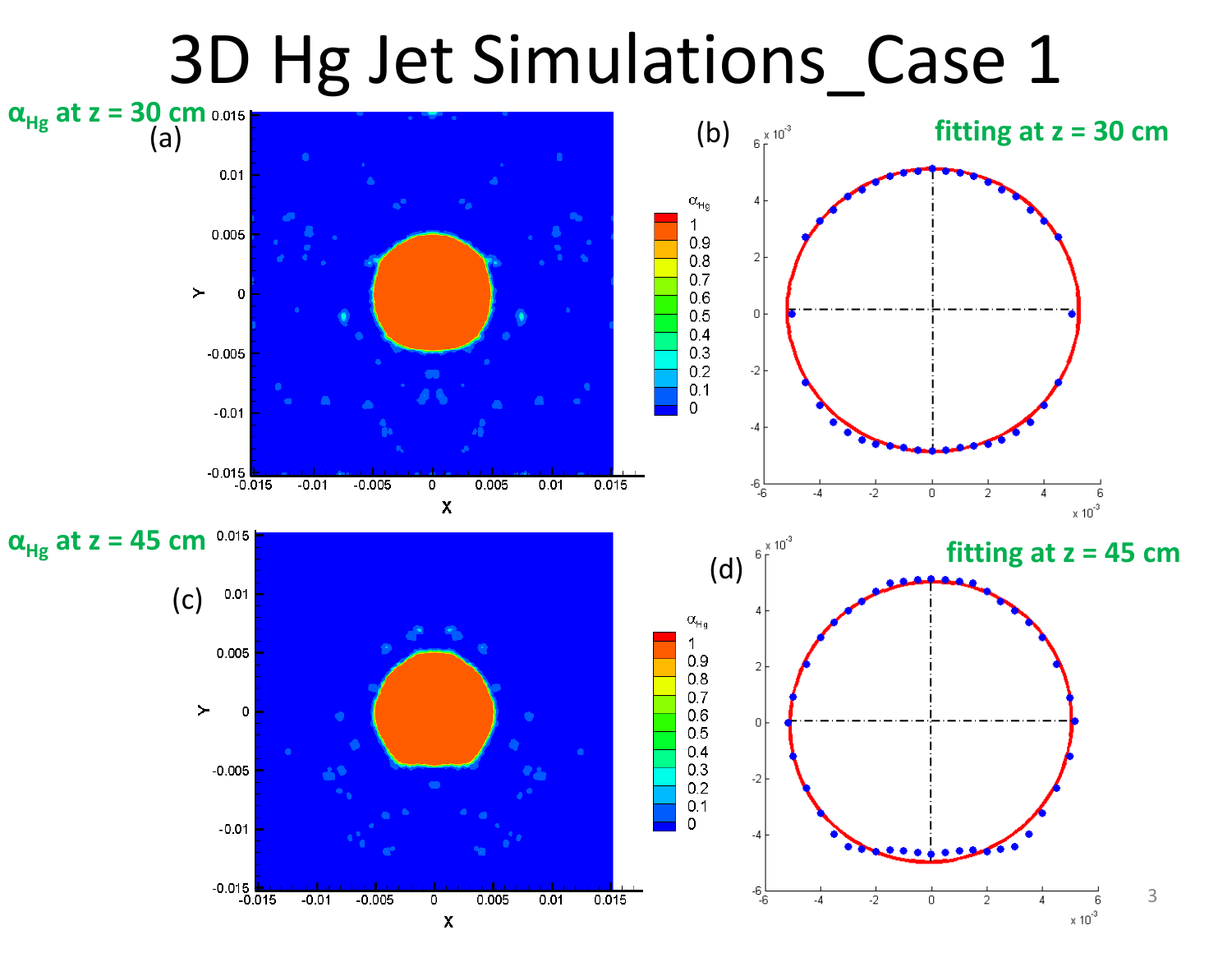## 3D Hg Jet Simulations\_Case 2

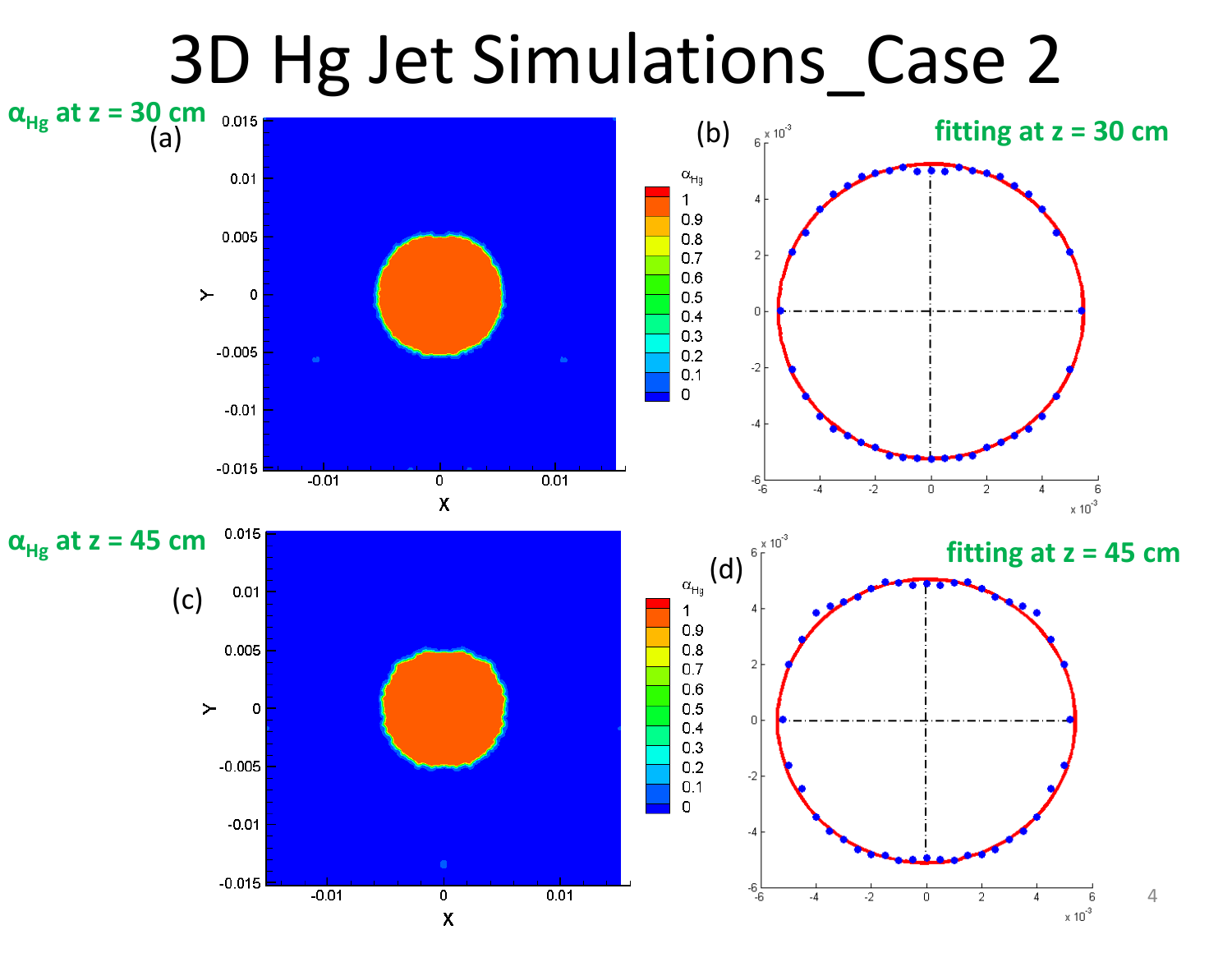### 3D Hg Jet Simulations\_Case 3